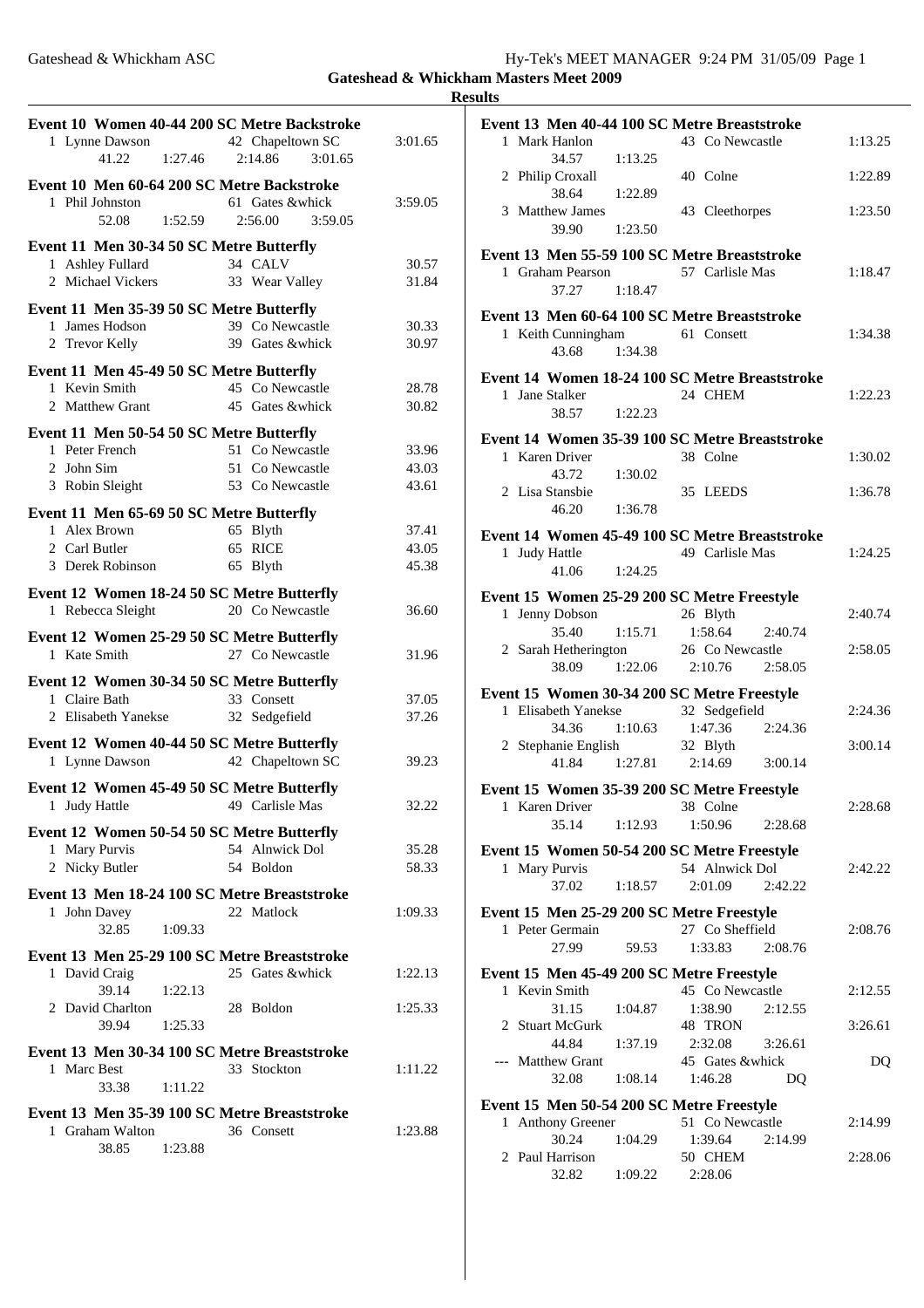Gateshead & Whickham ASC Hy-Tek's MEET MANAGER 9:24 PM 31/05/09 Page 2

**Gateshead & Whickham Masters Meet 2009 Results**

|   | Event 15 Men 65-69 200 SC Metre Freestyle                       |         |                     |         |         |
|---|-----------------------------------------------------------------|---------|---------------------|---------|---------|
|   | 1 Alex Brown                                                    |         | 65 Blyth            |         | 2:42.84 |
|   | 37.40<br>2 Derek Robinson                                       | 1:18.27 | 2:01.54<br>65 Blyth | 2:42.84 | 3:04.68 |
|   | 38.77                                                           | 1:24.82 | 2:14.17             | 3:04.68 |         |
|   | Event 15 Men 70-74 200 SC Metre Freestyle                       |         |                     |         |         |
|   | 1 Michael Bairstow                                              |         | 72 Co Newcastle     |         | 4:11.81 |
|   | 54.60 1:59.93                                                   |         | 3:06.92             | 4:11.81 |         |
|   | Event 16 Men 25-29 100 SC Metre Ind. Medley<br>1 Peter Germain  |         | 27 Co Sheffield     |         | 1:09.73 |
|   | 32.96                                                           | 1:09.73 |                     |         |         |
|   | Event 16 Men 30-34 100 SC Metre Ind. Medley                     |         |                     |         |         |
|   | 1 Michael Vickers                                               |         | 33 Wear Valley      |         | 1:11.79 |
|   | 34.40<br>2 Ashley Fullard                                       | 1:11.79 | 34 CALV             |         | 1:12.85 |
|   | 35.14                                                           | 1:12.85 |                     |         |         |
|   | Event 16 Men 35-39 100 SC Metre Ind. Medley                     |         |                     |         |         |
|   | 1 James Hodson                                                  |         | 39 Co Newcastle     |         | 1:08.00 |
|   | 33.73<br>2 Trevor Kelly                                         | 1:08.00 | 39 Gates & whick    |         | 1:14.51 |
|   | 33.62                                                           | 1:14.51 |                     |         |         |
|   | Event 16 Men 40-44 100 SC Metre Ind. Medley                     |         |                     |         |         |
|   | 1 Philip Croxall                                                |         | 40 Colne            |         | 1:14.61 |
|   | 36.11<br>2 Matthew James                                        | 1:14.61 | 43 Cleethorpes      |         | 1:20.68 |
|   | 38.40 1:20.68                                                   |         |                     |         |         |
|   | Event 16 Men 45-49 100 SC Metre Ind. Medley                     |         |                     |         |         |
|   | 1 Kevin Smith                                                   |         | 45 Co Newcastle     |         | 1:12.24 |
|   | 32.80                                                           | 1:12.24 |                     |         |         |
|   | Event 16 Men 50-54 100 SC Metre Ind.Medley<br>1 Anthony Greener |         | 51 Co Newcastle     |         | 1:19.04 |
|   | 37.86                                                           | 1:19.04 |                     |         |         |
|   | 2 Peter French                                                  |         | 51 Co Newcastle     |         | 1:23.46 |
|   | 38.81<br>3 Robin Sleight                                        | 1:23.46 | 53 Co Newcastle     |         | 1:41.35 |
|   | 48.32                                                           | 1:41.35 |                     |         |         |
|   | Event 16 Men 55-59 100 SC Metre Ind. Medley                     |         |                     |         |         |
|   | 1 Steve Craig                                                   |         | 55 Colne            |         | 1:32.89 |
|   | 43.62                                                           | 1:32.89 |                     |         |         |
|   | Event 16 Men 60-64 100 SC Metre Ind. Medley<br>1 Phil Johnston  |         | 61 Gates &whick     |         |         |
|   | 52.51                                                           | 1:51.22 |                     |         | 1:51.22 |
|   | Event 16 Men 65-69 100 SC Metre Ind.Medley                      |         |                     |         |         |
|   | 1 Carl Butler                                                   |         | 65 RICE             |         | 1:30.69 |
|   | 42.65                                                           | 1:30.69 |                     |         |         |
|   | Event 16 Men 70-74 100 SC Metre Ind. Medley                     |         |                     |         |         |
|   | 1 Michael Bairstow<br>1:07.61                                   | 2:22.51 | 72 Co Newcastle     |         | 2:22.51 |
|   |                                                                 |         |                     |         |         |
|   |                                                                 |         |                     |         |         |
| 1 | Event 17 Women 18-24 100 SC Metre Ind. Medley<br>Jane Stalker   |         | 24 CHEM             |         | 1:14.52 |
|   | 36.41                                                           | 1:14.52 |                     |         |         |
|   | 2 Rebecca Sleight<br>38.65                                      | 1:21.27 | 20 Co Newcastle     |         | 1:21.27 |

| Event 17 Women 25-29 100 SC Metre Ind. Medley                   |                    |         |
|-----------------------------------------------------------------|--------------------|---------|
| 1 Kate Smith                                                    | 27 Co Newcastle    | 1:13.78 |
| 34.73<br>1:13.78                                                |                    |         |
| 2 Lisa Chapman<br>1:19.56<br>35.50                              | 29 Stockton        | 1:19.56 |
|                                                                 |                    |         |
| Event 17 Women 30-34 100 SC Metre Ind.Medley                    |                    |         |
| 1 Claire Bath<br>38.51<br>1:21.62                               | 33 Consett         | 1:21.62 |
| 2 Marga Rodriguez                                               | 34 Co Newcastle    | 1:22.80 |
| 39.14<br>1:22.80                                                |                    |         |
| 3 Elisabeth Yanekse                                             | 32 Sedgefield      | 1:22.99 |
| 41.72 1:22.99                                                   |                    |         |
| 4 Stephanie English                                             | 32 Blyth           | 1:36.36 |
| 46.78<br>1:36.36                                                |                    |         |
| Event 17 Women 40-44 100 SC Metre Ind.Medley                    |                    |         |
| 1 Lynne Dawson                                                  | 42 Chapeltown SC   | 1:23.51 |
| 39.43<br>1:23.51                                                |                    |         |
| Event 17 Women 50-54 100 SC Metre Ind. Medley                   |                    |         |
| 1 Nicky Butler                                                  | 54 Boldon          | 2:06.03 |
| 1:00.70<br>2:06.03                                              |                    |         |
| Event 20 Women 45-49 200 SC Metre Butterfly                     |                    |         |
| 1 Judy Hattle                                                   | 49 Carlisle Mas    | 2:41.97 |
| 38.31<br>1:20.23                                                | 2:01.22<br>2:41.97 |         |
| Event 20 Men 45-49 200 SC Metre Butterfly                       |                    |         |
| 1 Stuart McGurk                                                 | 48 TRON            | 4:03.82 |
| 52.40<br>1:52.04                                                | 2:59.49<br>4:03.82 |         |
| Event 21 Men 18-24 50 SC Metre Breaststroke                     |                    |         |
| 1 John Davey                                                    | 22 Matlock         | 32.39   |
| Event 21 Men 25-29 50 SC Metre Breaststroke                     |                    |         |
| 1 David Craig                                                   | 25 Gates &whick    | 36.91   |
| 2 David Charlton                                                | 28 Boldon          | 38.27   |
| Event 21 Men 30-34 50 SC Metre Breaststroke                     |                    |         |
| 1 Marc Best                                                     | 33 Stockton        | 32.45   |
| Event 21 Men 35-39 50 SC Metre Breaststroke                     |                    |         |
| 1 James Hodson                                                  | 39 Co Newcastle    | 33.71   |
| 2 Graham Walton                                                 | 36 Consett         | 37.57   |
| Event 21 Men 40-44 50 SC Metre Breaststroke                     |                    |         |
| 1 Mark Hanlon                                                   | 43 Co Newcastle    | 32.41   |
| 2 Philip Croxall                                                | 40 Colne           | 36.52   |
| Event 21 Men 50-54 50 SC Metre Breaststroke                     |                    |         |
| Paul Harrison<br>1                                              | 50 CHEM            | 39.10   |
| 2 Graeme Sutton                                                 | 50 Carlisle Mas    | 41.20   |
| 3 Robin Sleight                                                 | 53 Co Newcastle    | 46.46   |
| Event 21 Men 55-59 50 SC Metre Breaststroke                     |                    |         |
| 1 Graham Pearson                                                | 57 Carlisle Mas    | 37.21   |
| 2 Steve Craig                                                   | 55 Colne           | 44.74   |
| Event 21 Men 60-64 50 SC Metre Breaststroke                     |                    |         |
| 1 Keith Cunningham                                              |                    |         |
|                                                                 | 61 Consett         | 41.07   |
|                                                                 |                    |         |
| Event 21 Men 65-69 50 SC Metre Breaststroke<br>1 Carl Butler    | 65 RICE            | 43.37   |
|                                                                 |                    |         |
| Event 22 Women 18-24 50 SC Metre Breaststroke<br>1 Jane Stalker | 24 CHEM            | 37.57   |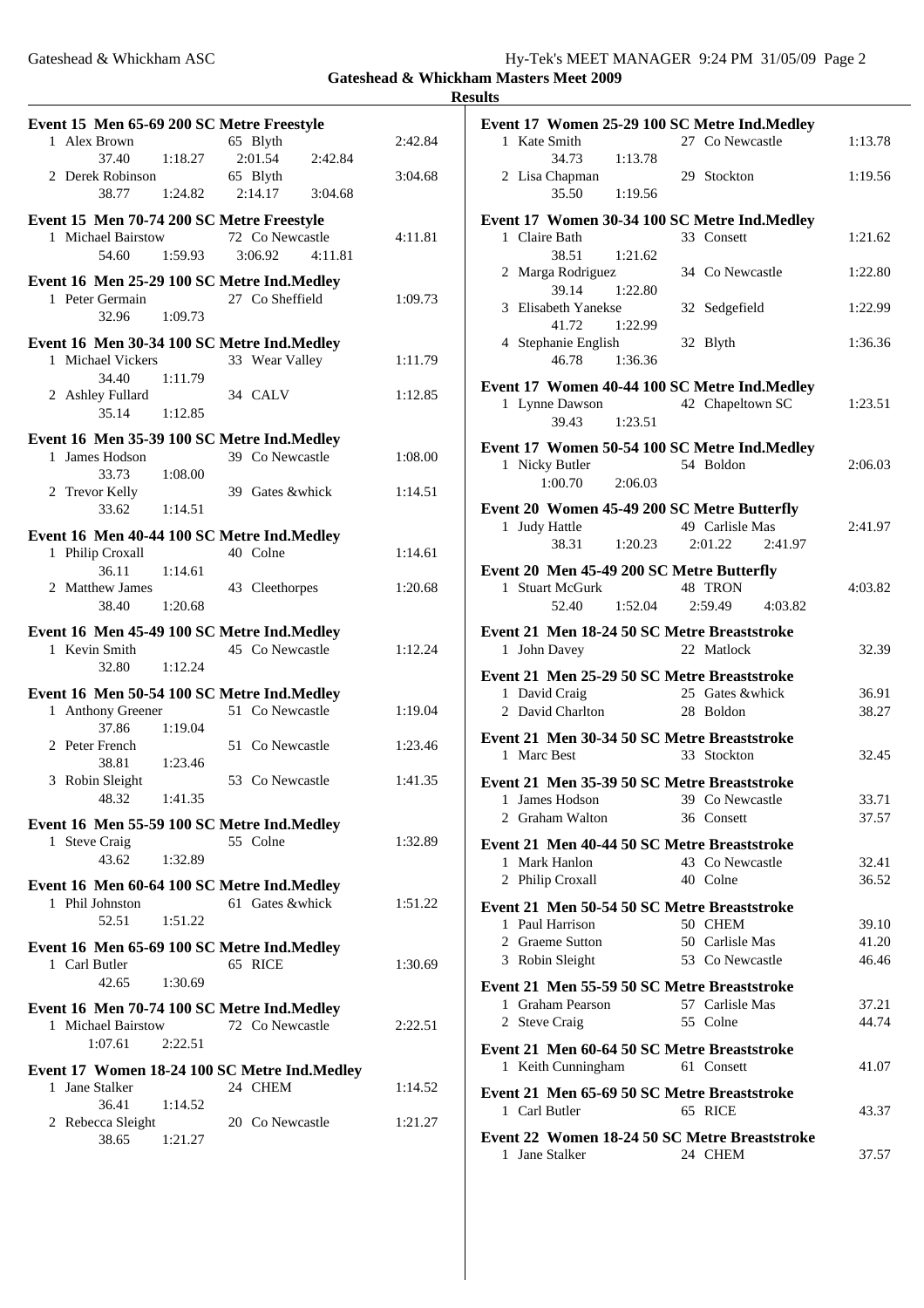| Gateshead & Whickham ASC | Hy-Tek's MEET MANAGER 9:24 PM 31/05/09 Page 3 |  |
|--------------------------|-----------------------------------------------|--|
|                          |                                               |  |

**Gateshead & Whickham Masters Meet 2009 Results**

| Event 22 Women 25-29 50 SC Metre Breaststroke<br>1 Sarah Hetherington 26 Co Newcastle                      | 46.45          |
|------------------------------------------------------------------------------------------------------------|----------------|
| Event 22 Women 30-34 50 SC Metre Breaststroke<br>1 Claire Bath<br>33 Consett                               | 40.49          |
| Event 22 Women 35-39 50 SC Metre Breaststroke<br>1 Karen Driver<br>38 Colne<br>2 Lisa Stansbie<br>35 LEEDS | 41.78<br>43.04 |
| Event 22 Women 40-44 50 SC Metre Breaststroke<br>42 Chapeltown SC<br>1 Lynne Dawson                        | 43.09          |
| Event 22 Women 45-49 50 SC Metre Breaststroke<br>45 Co Sheffield<br>1 Sionnadh McLean                      | 47.01          |
| Event 22 Women 50-54 50 SC Metre Breaststroke<br>1 Nicky Butler<br>54 Boldon                               | 1:00.70        |
| Event 23 Men 30-34 100 SC Metre Freestyle<br>1 Michael Vickers<br>33 Wear Valley<br>29.61<br>1:01.60       | 1:01.60        |
| 2 David Matthenson<br>32 Darlington Dol                                                                    | 1:05.79        |
| Event 23 Men 35-39 100 SC Metre Freestyle<br>1 Alan Copland<br>38 TYNE<br>59.54<br>28.03                   | 59.54          |
| --- Trevor Kelly<br>39 Gates &whick<br>30.09<br>DQ                                                         | DQ             |
| Event 23 Men 40-44 100 SC Metre Freestyle<br>41 Colne<br>1 Stephen Smith<br>28.36<br>59.41                 | 59.41          |
| Event 23 Men 45-49 100 SC Metre Freestyle<br>45 Co Newcastle<br>1 Kevin Smith<br>30.04<br>1:01.16          | 1:01.16        |
| Event 23 Men 50-54 100 SC Metre Freestyle                                                                  |                |
| 51 Co Newcastle<br>1 Anthony Greener<br>29.89<br>1:02.01                                                   | 1:02.01        |
| 2 Paul Harrison<br>50 CHEM<br>1:06.74<br>32.17                                                             | 1:06.74        |
| 3 John Sim<br>51 Co Newcastle<br>34.17 1:12.19                                                             | 1:12.19        |
| Event 23 Men 55-59 100 SC Metre Freestyle<br>55 Colne<br>1 Steve Craig<br>40.13<br>1:19.87                 | 1:19.87        |
| Event 23 Men 60-64 100 SC Metre Freestyle<br>1 Keith Cunningham<br>61 Consett                              | 1:13.51        |
| Event 23 Men 65-69 100 SC Metre Freestyle<br>1 Derek Robinson<br>65 Blyth<br>38.54<br>1:21.14              | 1:21.14        |
| Event 23 Men 70-74 100 SC Metre Freestyle<br>1 Michael Bairstow<br>72 Co Newcastle<br>2:00.12<br>54.33     | 2:00.12        |
| Event 24 Women 25-29 100 SC Metre Freestyle<br>27 Co Newcastle<br>1 Kate Smith                             | 1:03.18        |
| 30.69<br>1:03.18<br>2 Lisa Chapman<br>29 Stockton                                                          | 1:09.57        |
| 33.40<br>1:09.57<br>3 Jenny Dobson<br>26 Blyth<br>33.90<br>1:11.16                                         | 1:11.16        |

|              | 4 Sarah Hetherington<br>38.27               | 1:20.82       | 26 Co Newcastle  |         | 1:20.82 |
|--------------|---------------------------------------------|---------------|------------------|---------|---------|
|              | Event 24 Women 30-34 100 SC Metre Freestyle |               |                  |         |         |
|              | 1 Claire Bath<br>33.28                      | 1:10.77       | 33 Consett       |         | 1:10.77 |
|              | 2 Marga Rodriguez<br>34.83                  | 1:14.08       | 34 Co Newcastle  |         | 1:14.08 |
|              | 3 Stephanie English<br>40.04                | 1:23.18       | 32 Blyth         |         | 1:23.18 |
|              |                                             |               |                  |         |         |
|              | Event 24 Women 35-39 100 SC Metre Freestyle |               |                  |         |         |
|              | 1 Karen Driver                              |               | 38 Colne         |         | 1:12.48 |
|              | 35.21                                       | 1:12.48       |                  |         |         |
|              | 2 Helen Willis<br>37.30                     | 1:21.10       | 38 Co Newcastle  |         | 1:21.10 |
|              |                                             |               |                  |         |         |
|              | Event 24 Women 40-44 100 SC Metre Freestyle |               |                  |         |         |
|              | 1 Lynne Dawson<br>33.62                     | 1:10.66       | 42 Chapeltown SC |         | 1:10.66 |
|              |                                             |               |                  |         |         |
|              | Event 24 Women 45-49 100 SC Metre Freestyle |               |                  |         |         |
|              | 1 Judy Hattle                               |               | 49 Carlisle Mas  |         | 1:04.96 |
|              | 31.16                                       | 1:04.96       |                  |         |         |
|              | 2 Sionnadh McLean                           |               | 45 Co Sheffield  |         | 1:18.18 |
|              |                                             |               |                  |         |         |
|              | 37.31 1:18.18                               |               |                  |         |         |
|              | Event 25 Men 18-24 400 SC Metre Ind. Medley |               |                  |         |         |
|              |                                             |               | 22 Matlock       |         |         |
|              | 1 John Davey                                |               |                  |         | 4:45.91 |
|              |                                             | 29.56 1:04.10 | 1:41.16          | 2:18.34 |         |
|              | 2:58.96                                     | 3:39.46       | 4:13.30 4:45.91  |         |         |
|              |                                             |               |                  |         |         |
|              | Event 25 Men 25-29 400 SC Metre Ind. Medley |               |                  |         |         |
|              |                                             |               |                  |         |         |
|              | 1 Peter Germain                             |               | 27 Co Sheffield  |         | 5:14.50 |
|              | 32.53                                       | 1:11.21       | 1:52.54 2:33.45  |         |         |
|              |                                             |               |                  |         |         |
|              | $3:16.75$ $4:00.81$                         |               | 4:38.37 5:14.50  |         |         |
|              | Event 25 Men 40-44 400 SC Metre Ind. Medley |               |                  |         |         |
|              | 1 Matthew James                             |               |                  |         | 6:38.25 |
|              |                                             |               | 43 Cleethorpes   |         |         |
|              | 42.60                                       | 2:26.98       | 3:25.16          | 4:16.90 |         |
|              |                                             | 5:08.86       | 5:55.30 6:38.25  |         |         |
|              |                                             |               |                  |         |         |
|              | Event 25 Men 45-49 400 SC Metre Ind.Medley  |               |                  |         |         |
| 1            | <b>Matthew Grant</b>                        |               | 45 Gates &whick  |         | 5:59.03 |
|              | 36.05                                       | 1:18.50       | 2:05.71          | 2:52.37 |         |
|              | 3:45.74                                     | 4:38.37       | 5:20.03          | 5:59.03 |         |
|              | --- Stuart McGurk                           |               | 48 TRON          |         | DO      |
|              | 48.63                                       | 1:47.95       | 2:51.95          | 3:54.74 |         |
|              |                                             |               |                  |         |         |
|              | 5:00.47                                     | 6:04.05       | 6:56.86          | DQ      |         |
|              | Event 25 Men 55-59 400 SC Metre Ind. Medley |               |                  |         |         |
|              | 1 Graham Pearson                            |               | 57 Carlisle Mas  |         | 6:15.83 |
|              |                                             |               |                  |         |         |
|              | 38.89                                       | 1:21.95       | 2:18.88          | 3:12.91 |         |
|              | 3:59.90                                     | 4:46.30       | 5:30.98          | 6:15.83 |         |
|              |                                             |               |                  |         |         |
|              | Event 25 Men 65-69 400 SC Metre Ind. Medley |               |                  |         |         |
|              | 1 Alex Brown                                |               | 65 Blyth         |         | 7:18.00 |
|              | 45.13                                       | 1:41.59       | 2:43.09          | 3:42.16 |         |
|              | 4:41.80                                     | 5:43.92       | 6:31.62          | 7:18.00 |         |
|              |                                             |               |                  |         |         |
|              | Event 26 Men 18-24 100 SC Metre Backstroke  |               |                  |         |         |
|              | 1 Mike Williams                             |               | 19 Copeland      |         | 1:18.76 |
|              |                                             |               |                  |         |         |
|              | Event 26 Men 35-39 100 SC Metre Backstroke  |               |                  |         |         |
| $\mathbf{1}$ | James Hodson<br>36.61                       | 1:14.20       | 39 Co Newcastle  |         | 1:14.20 |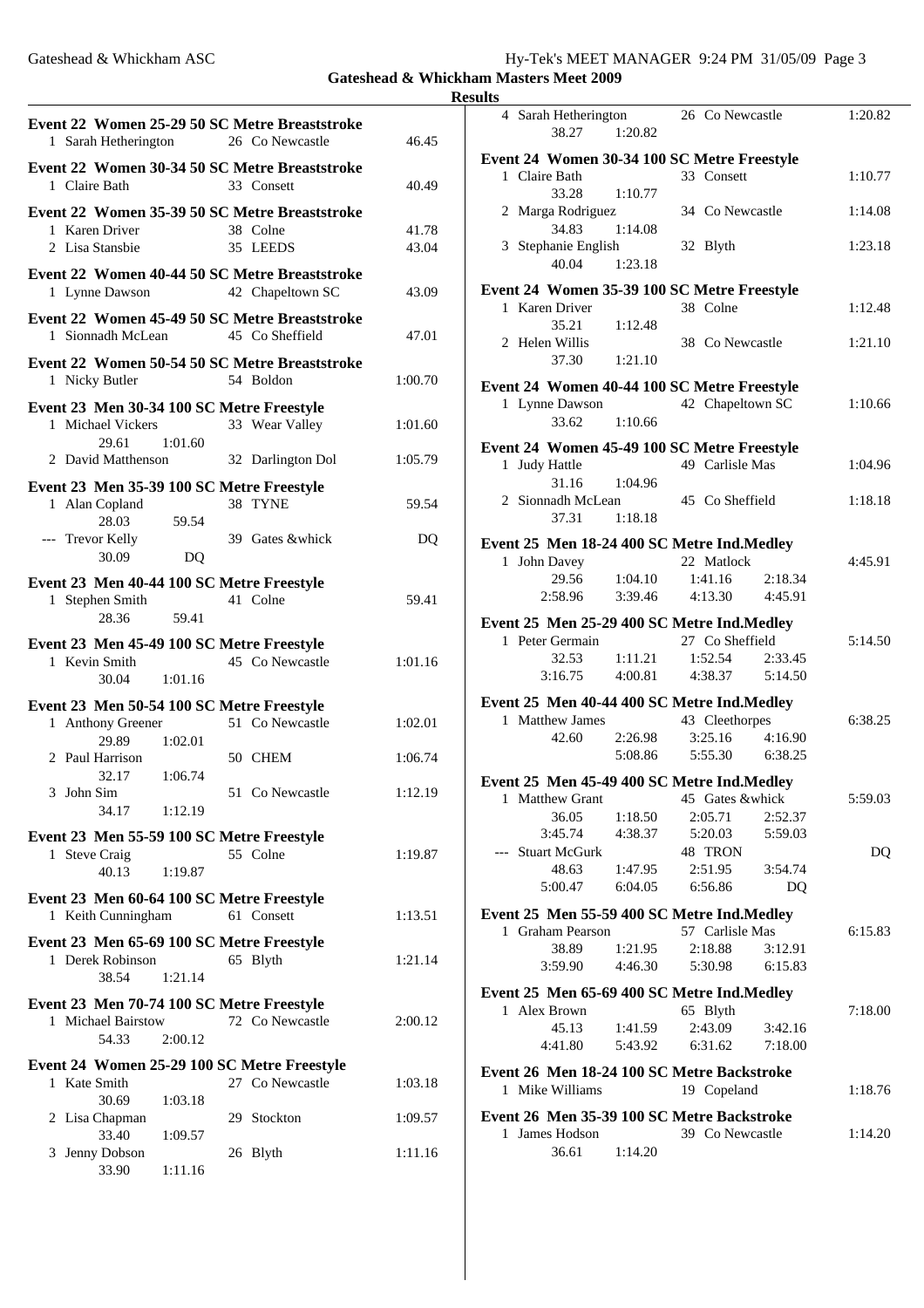**Results**

| Event 26 Men 40-44 100 SC Metre Backstroke<br>1 Philip Croxall                                   |                    | 40 Colne                              | 1:19.49                       |
|--------------------------------------------------------------------------------------------------|--------------------|---------------------------------------|-------------------------------|
| Event 26 Men 50-54 100 SC Metre Backstroke<br>1 Peter French                                     |                    | 51 Co Newcastle                       | 1:23.34                       |
| 40.28<br>2 Graeme Sutton<br>40.74<br>1:25.35                                                     | 1:23.34            | 50 Carlisle Mas                       | 1:25.35                       |
| Event 26 Men 55-59 100 SC Metre Backstroke<br>1 Colin Webb<br>40.77 1:24.58                      |                    | 57 Cockermouth                        | 1:24.58                       |
| Event 26 Men 60-64 100 SC Metre Backstroke<br>1 Phil Johnston<br>1:47.32<br>50.91                |                    | 61 Gates & whick                      | 1:47.32                       |
| Event 27 Women 18-24 100 SC Metre Backstroke<br>1 Jane Stalker<br>1:14.34<br>36.25               |                    | 24 CHEM                               | 1:14.34                       |
| 2 Rebecca Sleight<br>39.16 1:20.70                                                               |                    | 20 Co Newcastle                       | 1:20.70                       |
| Event 27 Women 25-29 100 SC Metre Backstroke<br>1 Lisa Chapman                                   |                    | 29 Stockton                           | 1:17.37                       |
| 37.91<br>1:17.37<br>2 Jenny Dobson<br>38.63                                                      | 1:19.40            | 26 Blyth                              | 1:19.40                       |
| Event 27 Women 45-49 100 SC Metre Backstroke<br>1 Sionnadh McLean<br>45.94 1:34.86               |                    | 45 Co Sheffield                       | 1:34.86                       |
| Event 30 Women 18-24 200 SC Metre Breaststroke<br>1 Jane Stalker<br>40.77                        | 1:26.32            | 24 CHEM<br>2:12.32 2:59.19            | 2:59.19                       |
| Event 30 Women 35-39 200 SC Metre Breaststroke<br>1 Lisa Stansbie<br>48.57 1:43.70               |                    | 35 LEEDS<br>2:38.38 3:31.42           | 3:31.42                       |
| Event 30 Women 45-49 200 SC Metre Breaststroke<br>1 Judy Hattle<br>42.64 1:28.86 2:15.69 3:01.64 |                    | 49 Carlisle Mas                       | 3:01.64                       |
| Event 30 Men 18-24 200 SC Metre Breaststroke<br>1 John Davey<br>33.57                            | 1:12.09            | 22 Matlock<br>1:51.33                 | 2:31.02<br>2:31.02            |
| Event 30 Men 40-44 200 SC Metre Breaststroke                                                     |                    |                                       |                               |
| 1 Philip Croxall<br>39.30<br>2 Matthew James                                                     | 1:25.80            | 40 Colne<br>2:10.77<br>43 Cleethorpes | 2:53.79<br>2:53.79<br>3:08.46 |
| 42.55<br>3 Martin Hall<br>45.22                                                                  | 1:30.54<br>1:37.30 | 2:19.69<br>43 Co Newcastle<br>2:32.68 | 3:08.46<br>3:27.95<br>3:27.95 |
| Event 30 Men 45-49 200 SC Metre Breaststroke<br>1 Stuart McGurk<br>55.76 1:56.86                 |                    | 48 TRON<br>2:58.78                    | 3:59.96<br>3:59.96            |
| Event 30 Men 50-54 200 SC Metre Breaststroke<br>1 Graeme Sutton<br>44.70                         | 1:35.65            | 50 Carlisle Mas<br>2:26.90<br>3:16.75 | 3:16.75                       |
| Event 30 Men 55-59 200 SC Metre Breaststroke<br>1 Graham Pearson<br>39.65                        | 1:24.16            | 57 Carlisle Mas<br>2:09.55            | 2:54.21<br>2:54.21            |

| Event 31 Men 18-24 50 SC Metre Freestyle                                           |                |
|------------------------------------------------------------------------------------|----------------|
| 22 Matlock<br>1 John Davey                                                         | 26.76          |
| 19 Copeland<br>2 Mike Williams                                                     | 29.60          |
| 3 William Johnson<br>21 Sedgefield                                                 | 37.86          |
| Event 31 Men 25-29 50 SC Metre Freestyle                                           |                |
| 25 Gates &whick<br>1 David Craig                                                   | 27.84          |
| 2 David Charlton<br>28 Boldon                                                      | 30.35          |
|                                                                                    |                |
| Event 31 Men 30-34 50 SC Metre Freestyle<br>1 David Matthenson                     | 29.46          |
| 32 Darlington Dol                                                                  |                |
| Event 31 Men 35-39 50 SC Metre Freestyle                                           |                |
| 1 Graham Walton<br>36 Consett                                                      | 29.77          |
| Event 31 Men 40-44 50 SC Metre Freestyle                                           |                |
| 41 Colne<br>1 Stephen Smith                                                        | 25.73          |
| 2 Glen Fenby<br>41 Sedgefield                                                      | 31.92          |
| 3 Martin Hall<br>43 Co Newcastle                                                   | 37.44          |
| Event 31 Men 45-49 50 SC Metre Freestyle                                           |                |
| 1 Matthew Grant<br>45 Gates & whick                                                | 28.56          |
|                                                                                    |                |
| Event 31 Men 50-54 50 SC Metre Freestyle                                           |                |
| 50 CHEM<br>1 Paul Harrison                                                         | 30.16          |
| 51 Co Newcastle<br>--- Anthony Greener                                             | DQ             |
| Event 31 Men 55-59 50 SC Metre Freestyle                                           |                |
| 1 Steve Craig<br>55 Colne                                                          | 34.47          |
|                                                                                    |                |
| Event 31 Men 60-64 50 SC Metre Freestyle                                           |                |
| 1 Keith Cunningham 61 Consett<br>2 Phil Johnston<br>61 Gates &whick                | 32.39<br>41.05 |
|                                                                                    |                |
| Event 31 Men 65-69 50 SC Metre Freestyle                                           |                |
| 1 Alex Brown<br>65 Blyth                                                           | 33.27          |
| 2 Derek Robinson<br>65 Blyth                                                       | 34.83          |
| 3 Carl Butler<br>65 RICE                                                           | 36.51          |
| Event 31 Men 70-74 50 SC Metre Freestyle                                           |                |
| 1 Michael Bairstow<br>72 Co Newcastle                                              | 49.14          |
|                                                                                    |                |
| Event 32 Women 18-24 50 SC Metre Freestyle<br>1 Rebecca Sleight<br>20 Co Newcastle | 33.00          |
|                                                                                    |                |
| Event 32 Women 25-29 50 SC Metre Freestyle                                         |                |
| Jenny Dobson<br>26 Blyth<br>1                                                      | 31.57          |
| Event 32 Women 30-34 50 SC Metre Freestyle                                         |                |
| 1 Claire Bath<br>33 Consett                                                        | 31.78          |
| 2 Marga Rodriguez<br>34 Co Newcastle                                               | 34.51          |
|                                                                                    |                |
| Event 32 Women 35-39 50 SC Metre Freestyle<br>1 Karen Driver<br>38 Colne           | 33.79          |
|                                                                                    |                |
| Event 32 Women 40-44 50 SC Metre Freestyle                                         |                |
| 1 Lynne Dawson<br>42 Chapeltown SC                                                 | 31.54          |
| Event 32 Women 45-49 50 SC Metre Freestyle                                         |                |
| 49 Carlisle Mas<br>1 Judy Hattle                                                   | 29.80          |
|                                                                                    |                |
| Event 32 Women 50-54 50 SC Metre Freestyle<br>1 Mary Purvis<br>54 Alnwick Dol      |                |
| 2 Nicky Butler<br>54 Boldon                                                        | 32.72<br>47.70 |
|                                                                                    |                |
| Event 33 Men 40-44 100 SC Metre Butterfly                                          |                |
| 1 Philip Croxall<br>40 Colne<br>33.41<br>1:11.93                                   | 1:11.93        |
|                                                                                    |                |